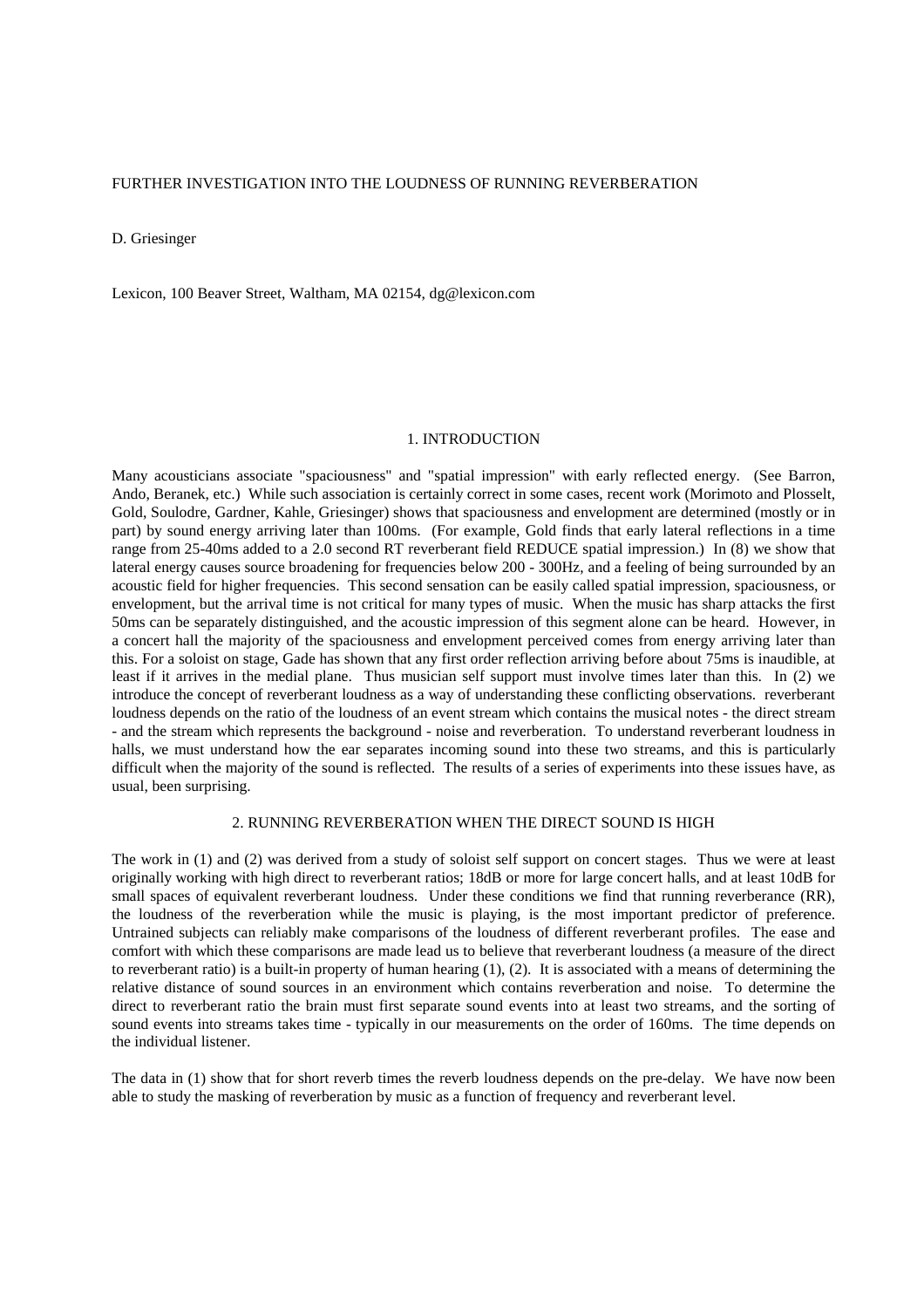

Figure 1 shows the fraction of the time reverberation in the 500Hz to 2kHz bands is audible as a function of direct to reverberant ratio for a 0.5s RT decay curve and three different pre-delays. The source is anechoic solo recorder music. If we look at a horizontal line of constant masking, we see that equivalent masking as a function of predelay depends on the level of the reverb. The lower the level, the greater the dependence on predelay. These curves match the data we obtained in (1) reasonably well.

RR is best understood as a ratio the relative loudness of two

different event streams; the stream associated with the direct sound (or the part of the sound which carries primary information) and the stream associated with the background. To make a measure we must decide how to measure both streams. Fortunately for solo self support the direct sound is dominant, and its level is a obvious choice for the level of the primary stream. From psychoacoustics we know loundess of a sound event can be approximated by a 160-200ms integration of the sound energy. We propose a 160ms integration as a measure for the direct stream. Experiments in (1), (2) show that for reverberant levels associated with self support on concert stages the level of the reverberant stream can be estimated by the energy in a 160ms window starting at 160ms. We define RR160 as a measure for RR on stages. It is the ratio of the energy in the second 160ms of the sound divided by the energy in the first 160ms.

$$
RR = RR160 = 10 * \log 10 (\frac{\int_{160ms}^{320ms} p(t)^2 dt}{\int_{0}^{160ms} p(t)^2 dt})
$$

We can convert RR160 to an equivalent slope of a decay curve, and in this case we get a measure which is quite similar to one first proposed by Schroeder and further developed by Kahle, who calls it EDT160. RR160 does not fit the data generated from 0.5sec RT decay curves with various pre-delays. It appears that this data is better matched when the effects of musical masking are included.

### 3. STAGE SUPPORT AND EDT

In room acoustics the time it takes for the sound to decay 10 decibels (multiplied by six to be comparable in magnitude to the reverberation time) is usually used to describe reverberant level. This measure is called the Early Decay Time, or EDT. EDT is measured from the Schroeder integrated impulse response, and thus is appropriate for music which contains mostly notes of long duration. We (and Kahle) prefer to measure EDT by determining the slope of a line drawn from the peak of the Schroeder integral to a point 10dB lower. This method is consistent with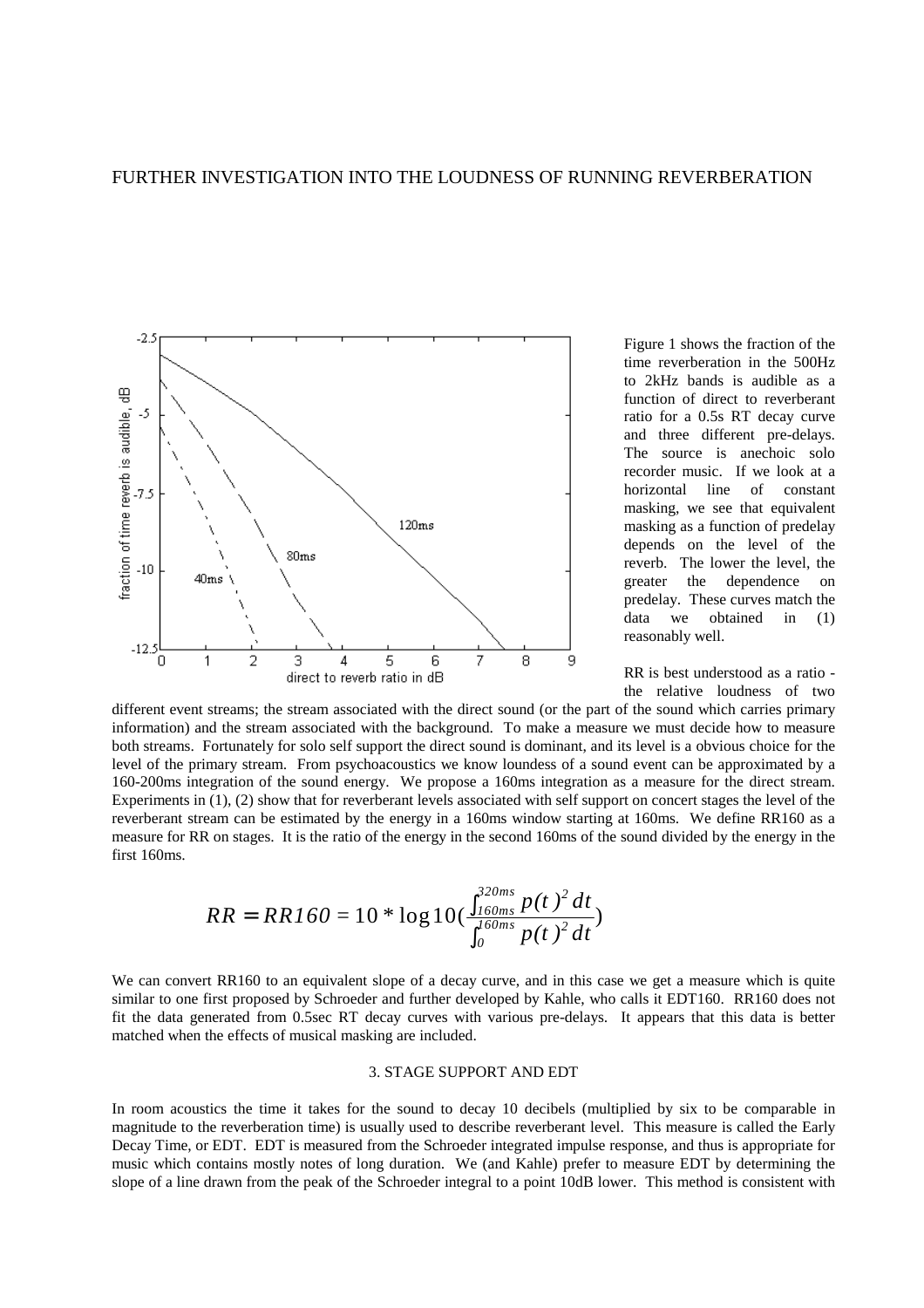the original meaning of EDT as proposed by Jordan, and correctly accounts for the loudness of the direct sound. I will refer to it in this paper by EDT(-10). The method most widely used does a linear regression on all the points between the peak and -10dB, which underestimates the direct sound. I will call this EDTR. The difference between these measures in practice is small. In the domain of solo music and stage acoustics EDT fails badly as a measure of RR. Reverberant profiles with identical self support and RR can be found which will have very different EDT's.

### 4. RR FOR ORCHESTRAL MUSIC

Orchestral music is much more effective at masking reverberation. One effect of this is to make the reverberant loudness less dependent on individual physiology. Another effect is that much lower direct to reverberant ratios must be used before RR is audible at all, let alone comparable in loudness to reverb from solo music or speech. The steepness with which audibility decreases as direct to reverberant ratio increases is quite remarkable, and it makes the preferred reverberant level critical. The preferred level also depends strongly on decay time and predelay. To make matters more complicated, listeners are often well beyond the critical distance. The sound they hear is largely reverberant, and we must confront the question of how to measure the level of the primary stream in the absence of a dominant direct sound. Our choice will influence all measures which depend on time or level - of primary importance are clarity and EDT. Kahle makes the observation (private communication) that the sound in the Grosse Muiskverreinsalle in Vienna changes very little when you stand behind a pillar and the direct sound is blocked. From the point of view of perception we are primarily concerned with identifying the start time and end times of musical events (notes). The choice of start time is absolutely critical - measures such as EDT or Clarity become meaningless if the times chosen are based on aspects of the sound which are not audible or not important. We studied this problem with various artificial reverb profiles using speech or string quartet music as sources. In our limited experience there is no single measure for clarity which works in all cases. The cases roughly divide into groups. To identify the groups we first smooth the squared impulse response by averaging all points inside a 160ms window. We start with the window beginning at -160ms, so when the direct sound is high the peak value of the loudness curve is at 160ms, not at zero. The resulting curve represents the apparent loudness of a 160ms note as a function of time, and the level grows while the note is held. We choose as the apparent Start Time of the note (ST) a point 3dB before and below the peak level of this sliding integration. When the direct sound has more energy than the total reverberation and predelay is short, ST will be zero. The level of a point about 20ms into the integrated



impulse response (the integrated energy from 0ms to 20ms) is a measure of the strength of the direct sound. If  $ST > -20$ ms or if the peak of the curve is at 180ms or more, the peak value of the curve (which does not contain the direct sound) is an approximate measure of the strength of the reverberant energy. If the direct/reverb ratio measured this way is less than -10dB, then the direct is not particularly audible in music or speech. Measures for clarity, EDT, etc. should use ST as the start point and not the beginning of the direct sound. The equation to the left shows the method for Clarity.

If the direct/reverb ratio is higher than -5dB and ST < 50ms then the direct and the reverb will fuse, and measures should start with the direct sound; i.e. ST should be set to zero. If  $ST > 60$ ms, and the direct/reverb is  $> -10$ dB for speech, and >-5dB for string music, then an echo condition probably exists, and clarity will not be easily measured by simple integrations. These seats should be flagged. If the direct/reverb ratio is > -2dB, then current measures for Clarity, EDT, and reverberance will probably be OK. In this case measures should start with the direct sound and ST should be set to 0. In this case if  $ST > 100$ ms an echo condtion may exist.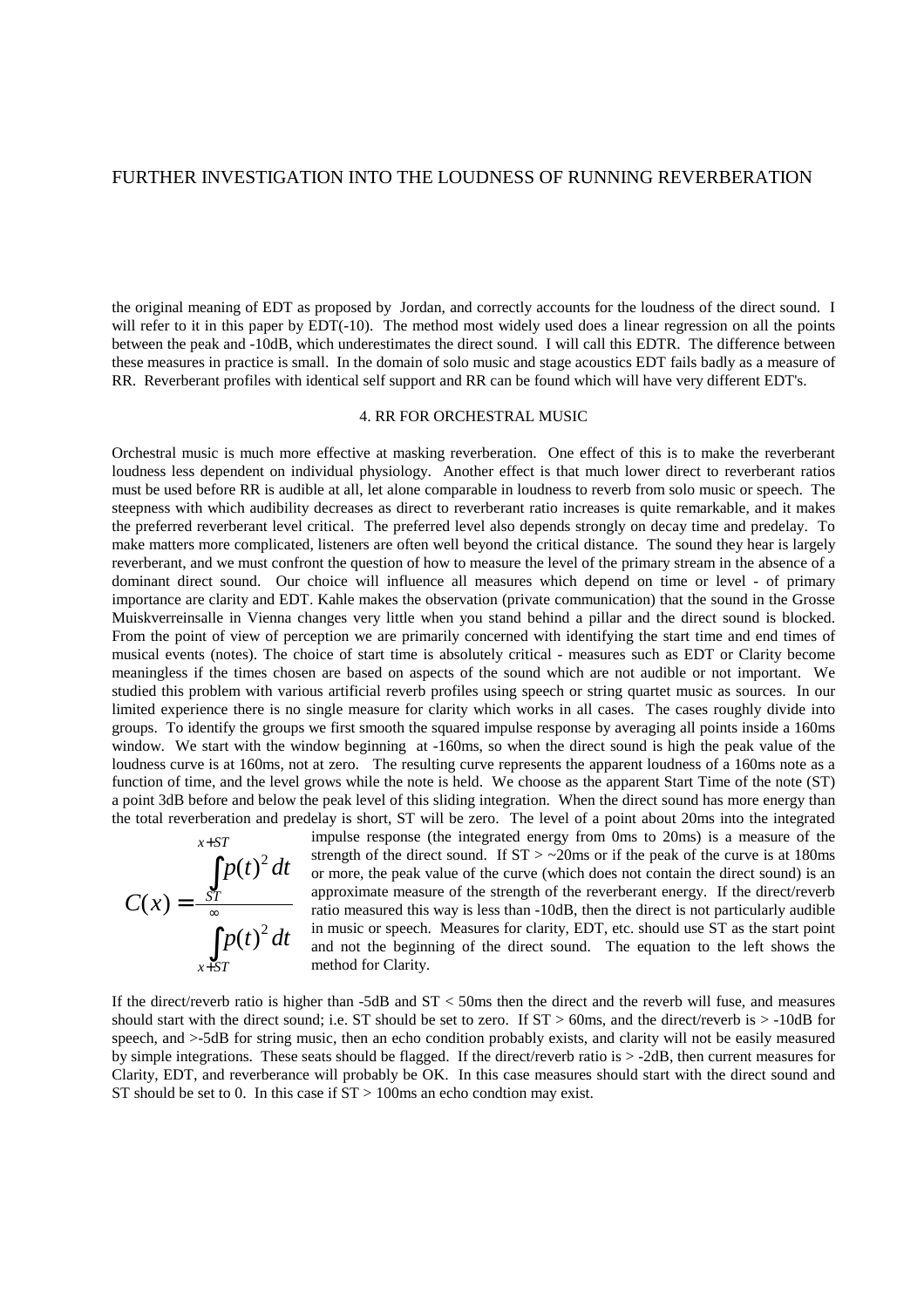#### 5. RR WHEN THE DIRECT/REVERB RATIO IS > -2DB

We have done several reverberant level matching experiments on reverberant profiles where the direct/reverb ratio is -2dB or greater. The object is to find two different reverberant profiles which sound just as reverberant on orchestral music. It is often the case that such profiles are indistinguishable until the music stops. For example, figure 2 shows the Schroeder integrals from two such pairs. It is clear that in both cases the Schroeder integrals are equal at their peaks and at a point 380ms delayed.



Figure 2: Two pairs of equally loud reverberation profiles - Schroeder integrals cross at ~380ms but not at -10dB

It has not been possible so far to find a simple measure which predicts the outcome of all these experiments. The best match comes directly from figure 2. It is a measure similar to EDT(-10), but based on time and not on level. We use the Schroeder integral as an input. The best match to our data occurs by comparing the level of the peak of the Schroeder integral to a point about 380ms delayed. We call this EDT380. The slope of a line connecting these points is converted to a reverberation time: For example here is EDT380. If S(0) is the value of the Schroeder integral at the peak, and S(380) is the value at 380ms, then

$$
EDT380 = \frac{60 * 380ms}{(S(0) - S(380)) * 1000ms/sec}
$$

EDT380 can be extended to high reverberant levels by substituting  $S(ST)$  and  $S(380+ST)$ , where ST is defined as above for Clarity. The first equally reverberant pair in figure 2 is a pair with one 2.2s RT exponential decay and one 1.8s

decay with predelay. For this case it is clear that the point where the Schroeder integrals intersect is both at 380ms and at -10dB. For this pair EDT(-10) is just as good a measure as EDT380. The second pair shows that this close agreement is accidental. Here we have chosen a 3.8s RT and have paired it with a 1.5s RT with predelay. The curves still cross at 380ms, but this is at -6dB and not -10dB. EDT(-10) for these curves is 2.8s and 3.5s, although they sound equally reverberant. A third pair (not shown) using a direct/reverberant ratio of +4dB and RTs of 2.2s and 1.7sec with predelay give EDT(-10) values of 1.4 seconds and 1.6seconds, but EDT380 values of 1.6 and 1.5seconds. The optimum measure for this reverb level is EDT320. When the direct sound is clearly audible the reverb loudness is largely determined by the masking of reverberation by music. Figure 3 shows the masking of reverberation by three different types of music. Notice that for orchestral music the slope is very steep - a 1dB change in reverb level causes at least a 4dB change in masking. Only reverberation levels higher than 3dB direct to reverberant ratio are likely to be audible at all.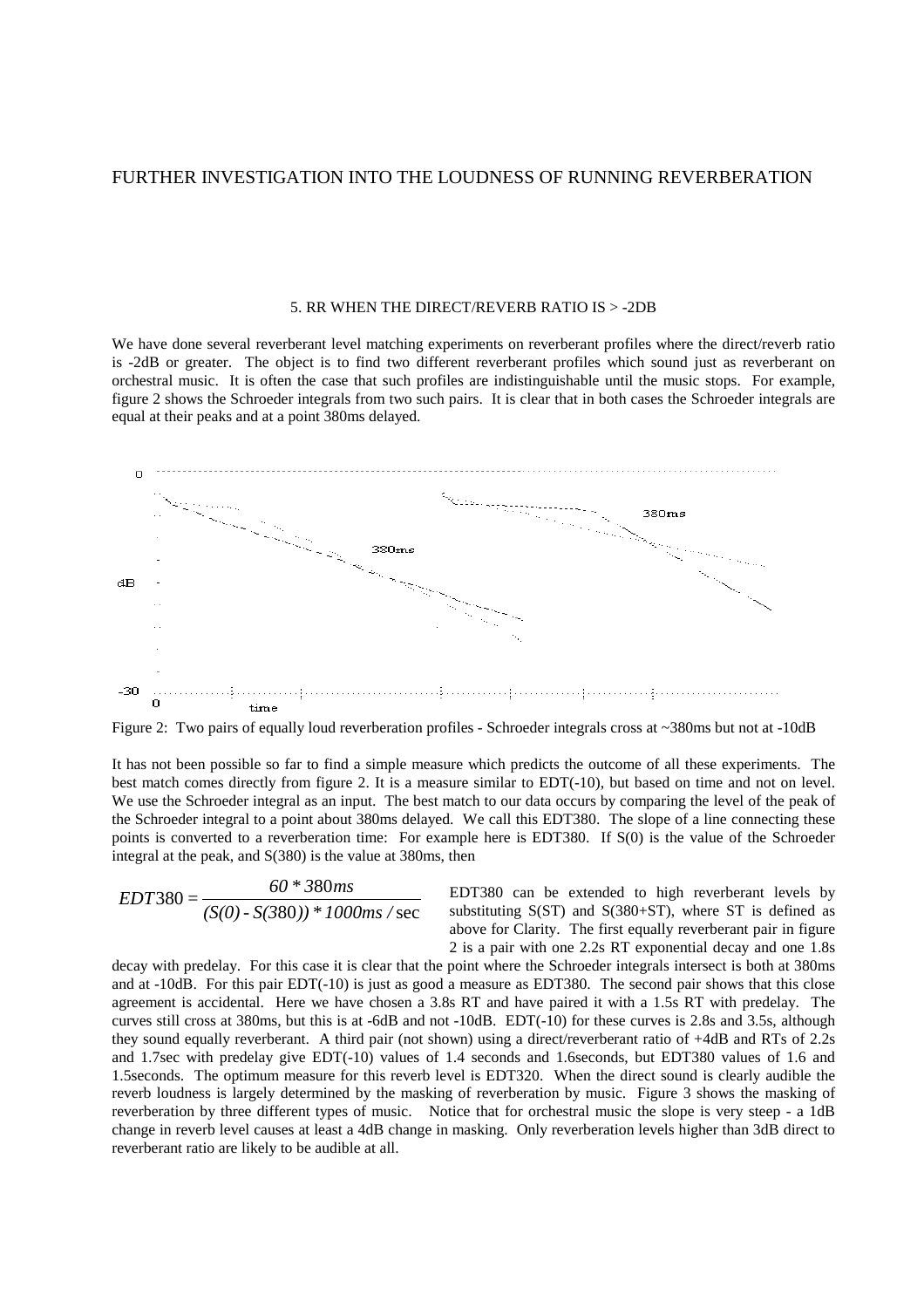

Figure 3: Fraction of the time reverb is audible for a 2.0s RT, zero predelay, for three different types of music.

Figure 4 shows the effect of changing the reverb time and predelay. Note that the higher the reverb time and the longer the predelay the lower the reverberant level needs to be to sound equally loud. Notice also however that as the direct to reverberant ratio decreases there is less dependence on both reverb time and predelay. These curves do not depend on physiology - although a time delay of 120ms before the detection of reverb is assumed. They are dependent on the musical composition and

Figure 4: fraction of the time reverb is audible for orchestral music with three different reverb profiles

6. RR WHEN DIRECT/REVERB RATIO IS LESS THAN -2dB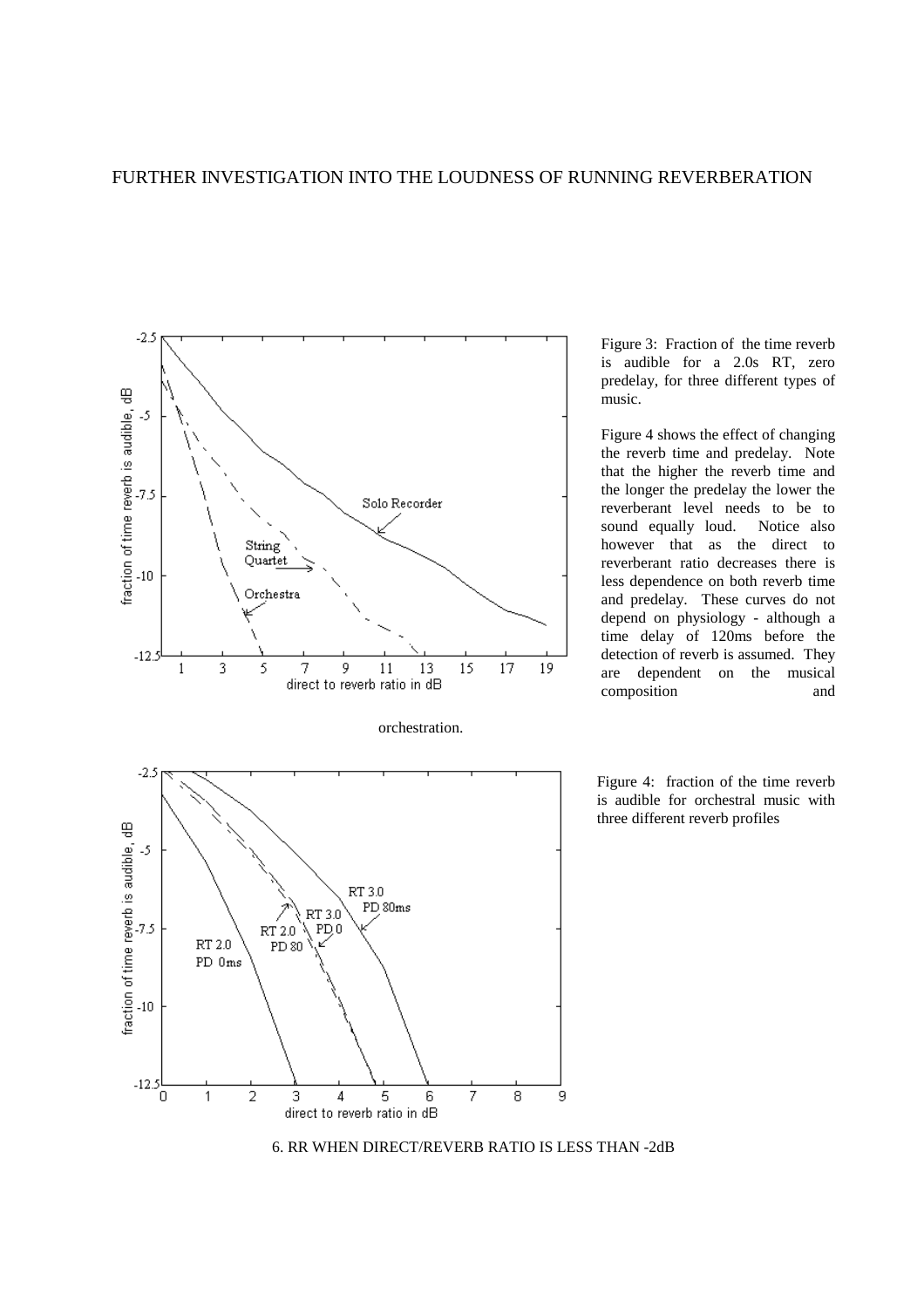We have a few occupied hall measurements in Boston Symphony Hall. The values of C40 (as measured conventionally with ST=0) are unfortunately corrupted by the directionality of the balloons used as sound sources, but by averaging several we can conclude that at least in the 1000Hz frequency range C(40) is about -2dB at row S with the source on the extended stage. In the front of the first balcony  $C(40)$  is in the range of -6 to -8dB. Thus in this hall a great number of the seats are quite far into the reverberant field. Does the concept of reverberant loudness - based as it is on the loudness of a background stream compared to the loudness of a foreground stream - make sense when the background stream has more energy than the foreground? As the direct sound becomes weaker in our occupied hall measurements the Schroeder integral becomes simply a straight line - the slope of which is given by the reverberation time. EDT(-10) is equal to EDT380 and all are equal to RT. There is no change as you move further back in the hall. Does this mean that all seats further back than row W in Symphony Hall Boston will sound equally reverberant?

Kahle has studied reverberance by looking for correlations between subjective impressions of reverberance during concerts to measurements made at the same seats in the unoccupied hall. One of his best measures (EDT160) is nearly identical to RR160 as defined above for stage acoustics. (The best match is for the 2kHz octave band.) However slightly better correlation occurs with a measure which is the ratio between the energy arriving in the first 40ms divided by the energy arriving later than 160ms. The success of this measure seems to indicate that loudness of the direct sound may be at least partially determined by the loudness of the first 40ms of a note. If Kahle is right, then the seat in the balcony - with more than 4dB less energy in the first 40ms - should sound substantially more reverberant. In this case EDT would fail as a measure and Kahle's would succeed. Does this seat in fact sound much more reverberant? In my experience it does not. We decided to perform some experiments.

## 7. THE APPARENT WIDTH OF REVERBERANT SOUND

An artificial reverberator was adjusted for a decay profile very similar to Boston Symphony - about a 1.6s decay slope for the first 150ms or so, and a 1.8s slope after that. Monaural anechoic speech and stereo string quartet were the primary sources. The reverberator was stereo - which means the left and right outputs are uncorrelated. Frequency contouring in the reverberator was turned off, so all frequencies had the same profile. Direct sound was mixed together with the reverb and presented to earphones in two ways - one way using a spherical head model so the reverberation would appear to come from +-90 degrees on either side of the listener, and one without the head model. The listener was asked to determine the apparent width of the reverberant sound field as the level of the direct sound was varied. Both methods gave the same variation with level, although they sounded different.

As we changed the direct sound the apparent width of the reverb varied, but not the way we expected. Pure reverb was perceived as coming from about  $+60$  degrees in front of the listener - even when no head model was used! As direct sound was added the reverb became wider. Spaciousness increased to a maximum when the direct/reverb ratio was equal to 0dB, and decreased on either side of this maximum. The apparent frontal localization for reverberation is probably an artifact of the experiment. It is likely that the earphones used were equalized for a more frontal response pattern than a diffuse sound pattern. That the experiment has this artifact is actually useful, because reverberation in the rear of a hall usually does seem to come from the front. As the direct energy increases this frontal cue becomes unrecognizable, and the apparent width increases. We then tried various profiles (by adding predelay and a few reflections in the 50ms to 100ms range.) The results appear to depend on the instructions given to the listener. In (1) and (2) the suggestion is made that the fundamental purpose of the neural mechanism for hearing running reverberation is determining distance. Thus distance and reverberance are closely linked. There is no question that as you decrease the level of the direct sound in the experiment the apparent distance increases. However when the direct sound becomes less than -10dB it is no longer particularly audible, and the sound can only be described as "distant". If you ask the subject to tell you about distance they will tell you about the ratio of the sound in the first 40ms to the total energy. However, if you ask them how spacious or enveloping they find the sound you get a different answer. Surprisingly, direct to total reverberant ratios of 0dB to -2dB give maximum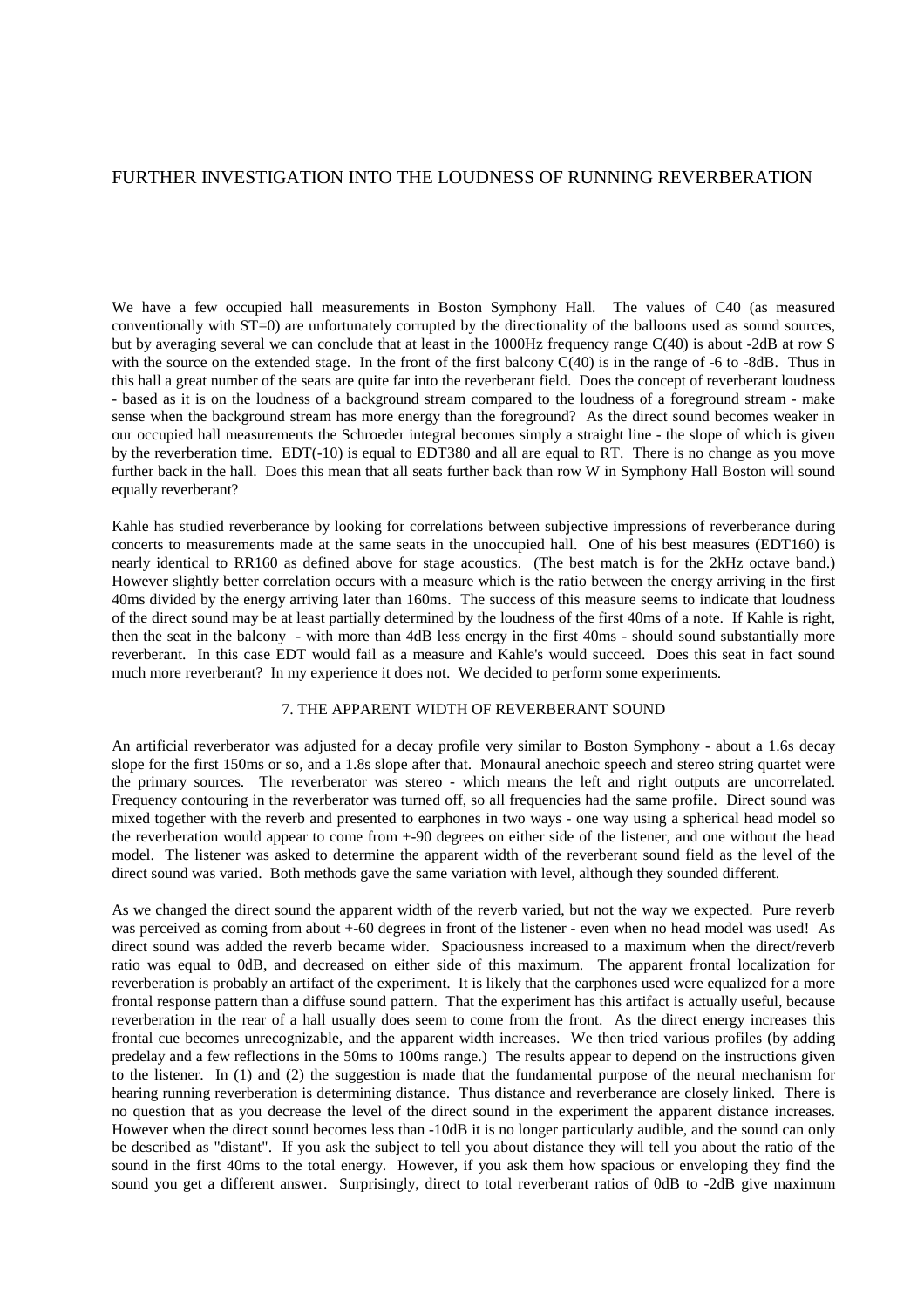envelopment, and the 1.8sec reverberation with no direct sound at all is not maximally spacious. It appears to come from the front more than from any other direction.

As direct sound is added, the reverberation becomes wider, reaching a maximum width when C40  $\sim$ =0. This width is independent of predelay, although the apparent loudness of the reverberance is not. The direct sound increases the loudness of the reverberance by providing a reference with which any predelay in the reverberation can be perceived. These results suggest the two seats in Boston would sound different in apparent distance, but similar in reverberance. If there was a difference, row S might sound more spacious than the balcony. Measures of these curves are particularly dependent on the choice of ST. Table 1 gives the measurements both as they normally are made, and with ST as defined above. The first entry in each column is the old measure, and the second is with ST. The results are dramatically different. The trials are in order of increasing reverberance. Note that without the direct sound or without predelay  $EDT = EDT380 \sim = RT$ . This is as we expect with a reasonably exponential decay. However adding predelay and then some direct sound triggers the measuring system before the onset of the main reverberant energy, and EDT and EDT380 values increase dramatically in the normal measures. Trial #4 and #5 are quite close in sound. In spite of the large difference in C40 the apparent distance of trials 3 and 4 is nearly identical. The second set of clarity values are also calculated using ST. If these curves represented real seats in a hall and we used the old method of calculating EDT and clarity, averages of both over the whole hall would make the hall appear much more reverberant than it actually is. Notice to get reasonable values for Clarity one must use the new C40 and C80 when the direct/reverb is -5dB or less, and the old when it is higher.

| Table 1: |  |                                         |                                                              |          |                                         |
|----------|--|-----------------------------------------|--------------------------------------------------------------|----------|-----------------------------------------|
|          |  |                                         | trial $EDT(-10)$ $EDT380$ $C40$ $C80$ $RT(5-35)$ Predelay ST |          |                                         |
|          |  | $1 \t1.7 \t1.7 \t1.7 \t1.7 \t-3dB -3dB$ |                                                              |          | $0dB$ $0dB$ $1.8$ $-$ 0 No direct sound |
|          |  |                                         | 2 2.2 1.8 2.1 1.7 -8dB -4dB -7dB -.3dB 1.8                   |          | 100ms 100ms Direct-8dB                  |
|          |  |                                         | 3 1.6 1.6 1.6 1.7 $-1dB -1dB +1dB +1dB$ 1.8                  |          | 10ms 0 Direct -5dB                      |
|          |  |                                         | 4 2.1 1.9 2.0 1.8 -5dB -9dB -3.6dB-1.8dB 1.8                 | $100$ ms | 60ms Direct -5dB                        |
|          |  |                                         | $5$ 2.0 1.9 2.0 1.8 -2dB -10dB -1.0dB -2.3dB 1.8             | $100$ ms | 40ms Direct -2dB                        |
|          |  |                                         |                                                              |          |                                         |

### 9. RR AND EDT IN PRACTICE

We have tried EDT(-10), EDT(380), and EDTR on data sets from a number of occupied halls, including Boston Symphony Hall, Portland Maine Civic Auditorium, and Kresge Auditorium at MIT. In nearly every case EDT(-10) and EDT380 agree closely. Where EDT380 and RT disagree, the direct sound is high, and EDT380 and EDT(-10) predict the subjective impression of the seat better than RT. Portland has an average EDT380 in the range of 2.2 seconds, Boston has EDT380 in the 1.7s range, and Kresge in the 1.5s range. These values correspond well to the perceived reverberance. The sound is Portland is highly enveloping and reverberant, even in seats as close to the orchestra as row J on the floor. It is also clear. Boston is at the low end of optimal reverberance for my taste, and Kresge is too low, even for string quartet. The data sets include few seats where the direct sound is very low, so the good results could perhaps be expected. Under these conditions it appears that for practical purposes both EDT(- 10) and EDT380 work pretty well as measures of hall reverberance. We have also compared EDT(-10) and EDT measured with linear regression, EDTR. When the direct/reverberant ratio is +2dB or less EDT(-10) and EDTR are nearly always identical. As mentioned before when direct/reverb is +4 they differ by 0.2 seconds, but then neither is a particularly good measure of the reverberance. In this case EDT320 is the best, and EDT380 is next best. It appears that EDT(-10) and EDTR agree except when both are broken. An observation from this work is that when the direct sound is strong - equal to or greater than the total reverberation - reverberant loudness is one of the major factors in preference. However as we move back in the hall the reverberant loudness (as measured by EDT380) becomes constant and is determined primarily by the reverberation time. For these seats other factors will determine preference, most likely intelligibility or clarity. Measuring reverberance, clarity, and intelligibility in highly reverberant fields is much trickier than is currently appreciated. When the direct sound is strong or when there is